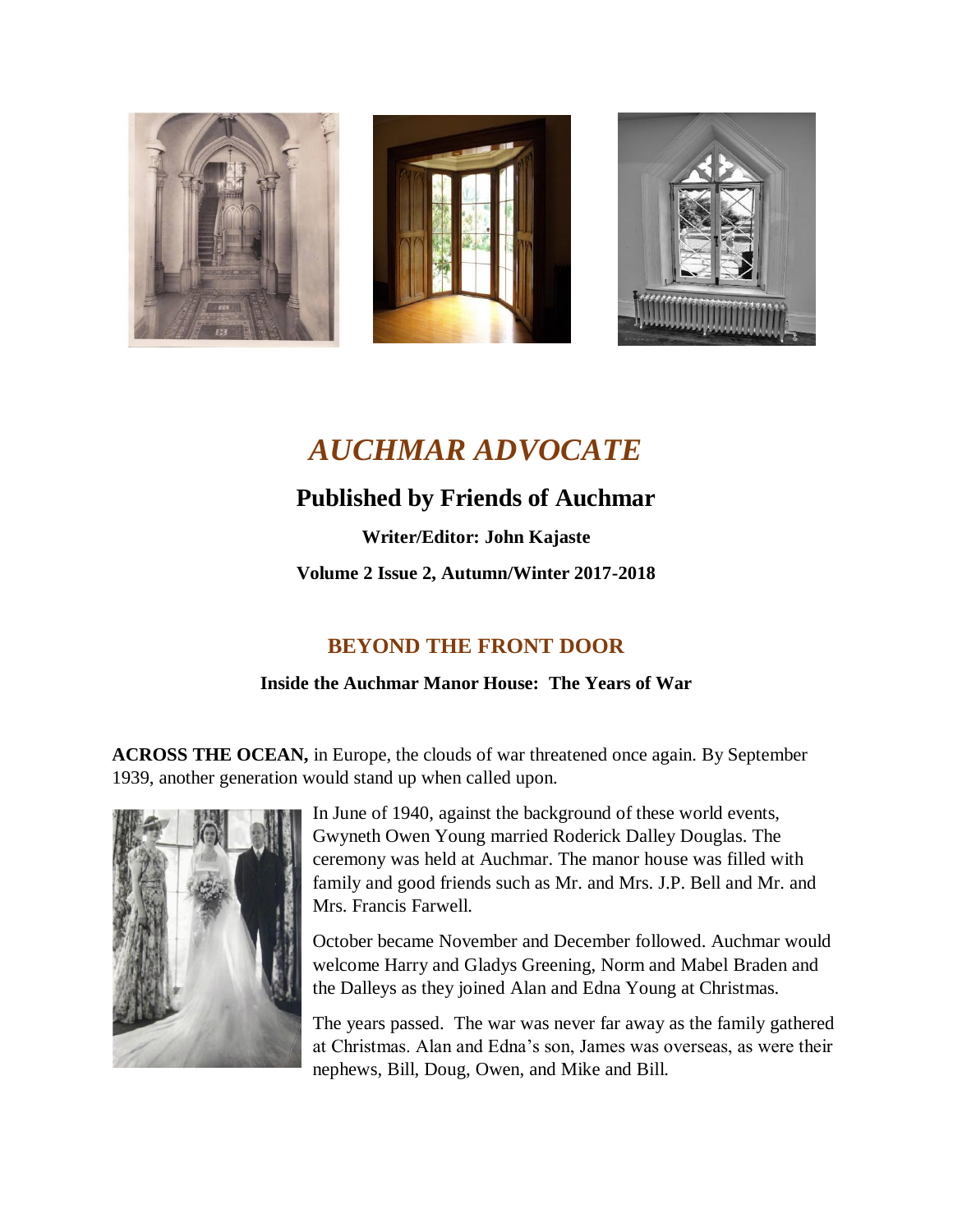In the summer of 1943 after visiting with the Farwell family in Beaumaris, Mr. A.V. Young arranged with the R.C.A.F. for Auchmar to be used as a convalescent hospital for airmen who returned from service overseas. Mr. F.F. Dalley agreed to a similar arrangement. From October 1943 to the end of war, Auchmar and Wynnstay (the Dalley family home in Ancaster) would be known as R.C.A.F. Convalescent Hospital No. 2, Young Division.

Dr. Philip A. Voelker documented on film the convalescence of the airman at Auchmar. During the Christmas season, he raised a Christmas tree and placed it on the balcony of Auchmar.

The airmen kept busy each season and created their own newsletter entitled The Auchmar Tonic.

The following are excerpts from issues of the Auchmar Tonic.



There is an undated photograph of Santa Claus in his sleigh in the round driveway at Auchmar.

*The Auchmar Tonic, Vol. 1, No 4 dated February 7, 1944 lists those in the photograph. The stable master, Harry Embleton is dressed as Saint Nicholas and chatting with Mr. Carey. Mr. A.V. Young and Mrs. Francis Farwell stand on the stairs.*

*From The Auchmar Tonic,* Vol. 2, No.1, 1945: *"The music room transformed on Wednesday evening to Monte Carlo, with Roulette, Blackjack, and Cribbage. The house appeared to win each evening."*

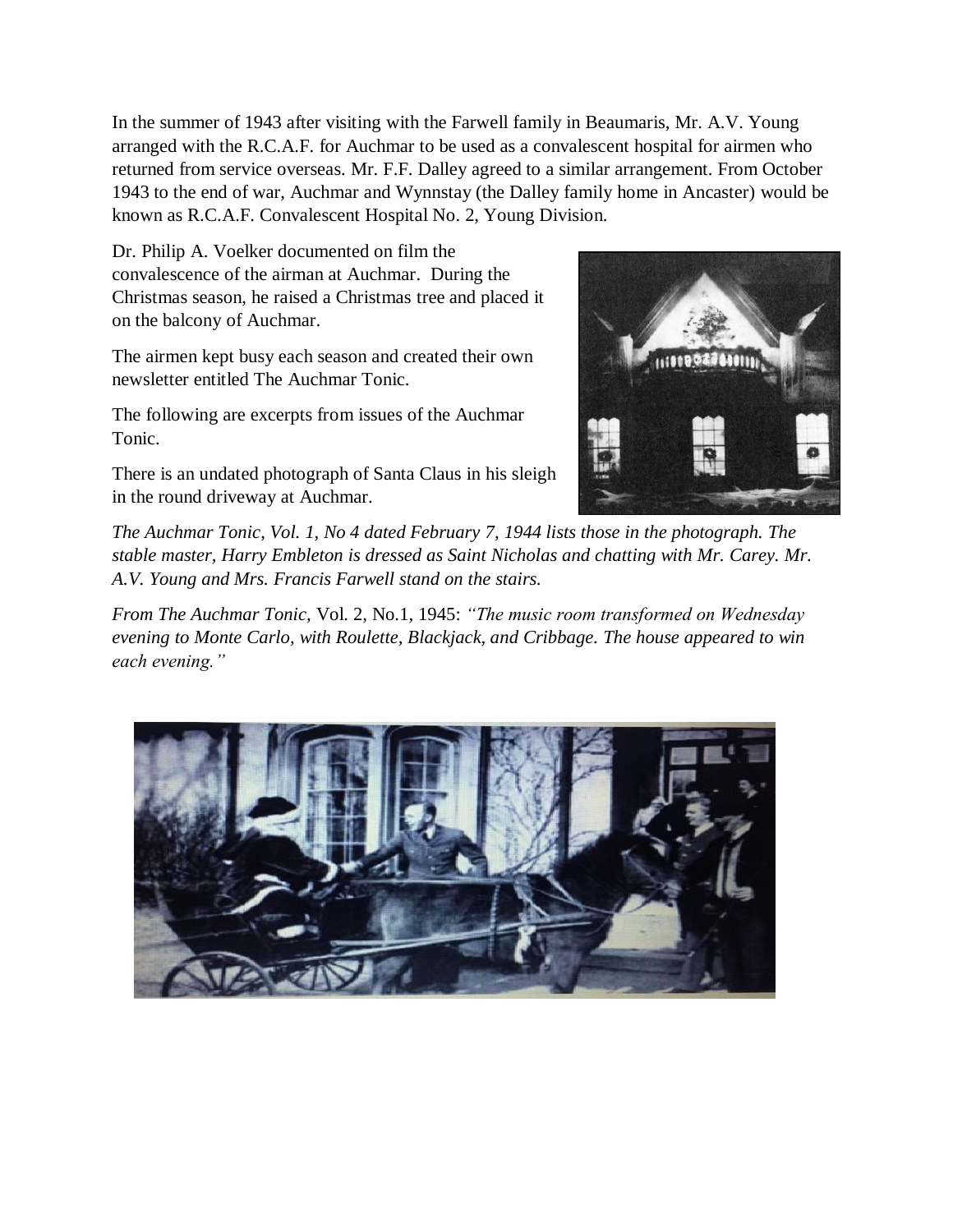#### **THE LIFE AND TIMES OF ISAAC BUCHANAN**

#### **Spirited Debate Highlights His Legacy**

**IN 2006, AS PART OF THE** Hamilton Memory Project, readers of The Hamilton Spectator were asked to vote for the Greatest Hamiltonian. From the initial 50 nominees, the Honourable Isaac Buchanan made the final round of 20. The winner was Lincoln Alexander.

Why Isaac Buchanan? Was it a single crowning achievement or a portfolio of accomplishments that endure long after his death in 1883? Perhaps his lasting presence comes from laying the foundation for Hamilton's emergence as a major centre for mercantile trade and manufacturing?

Was he a true Renaissance man or merely a multitalented entrepreneur with many pies baking at the same time?



Which field of his endeavour- architecture, business, military, politics, religion or transportationstands out? Or are they equally significant?

To help answer these questions, The Friends of Auchmar hosted a good natured debate style event. The evening was a special Canada 150 tribute to Buchanan on December 6, 2017 at the Royal Hamilton Light Infantry Officers Mess hall in the historic John Foote Armoury on James Street North.



The Officers Mess was at capacity as the audience appreciated the music and spirited give and take as each speaker presented his or her case for Isaac Buchanan's most enduring legacy.

How has the passage of time treated Isaac Buchanan? He continues to inspire professional scholars and amateur historians. His papers are with the Library and Archives Canada. The City of Hamilton has honoured him through the naming of Buchanan Street, Buchanan Park and Buchanan Park Elementary School.

Moreover, there are Buchanan's legacy buildings, organizations, and institutions such as Auchmar, MacNab Presbyterian Church, The Board of Trade (Chamber of Commerce), The  $13<sup>th</sup>$  Battalion (now the Royal Hamilton Light Infantry) and the Hamilton Club.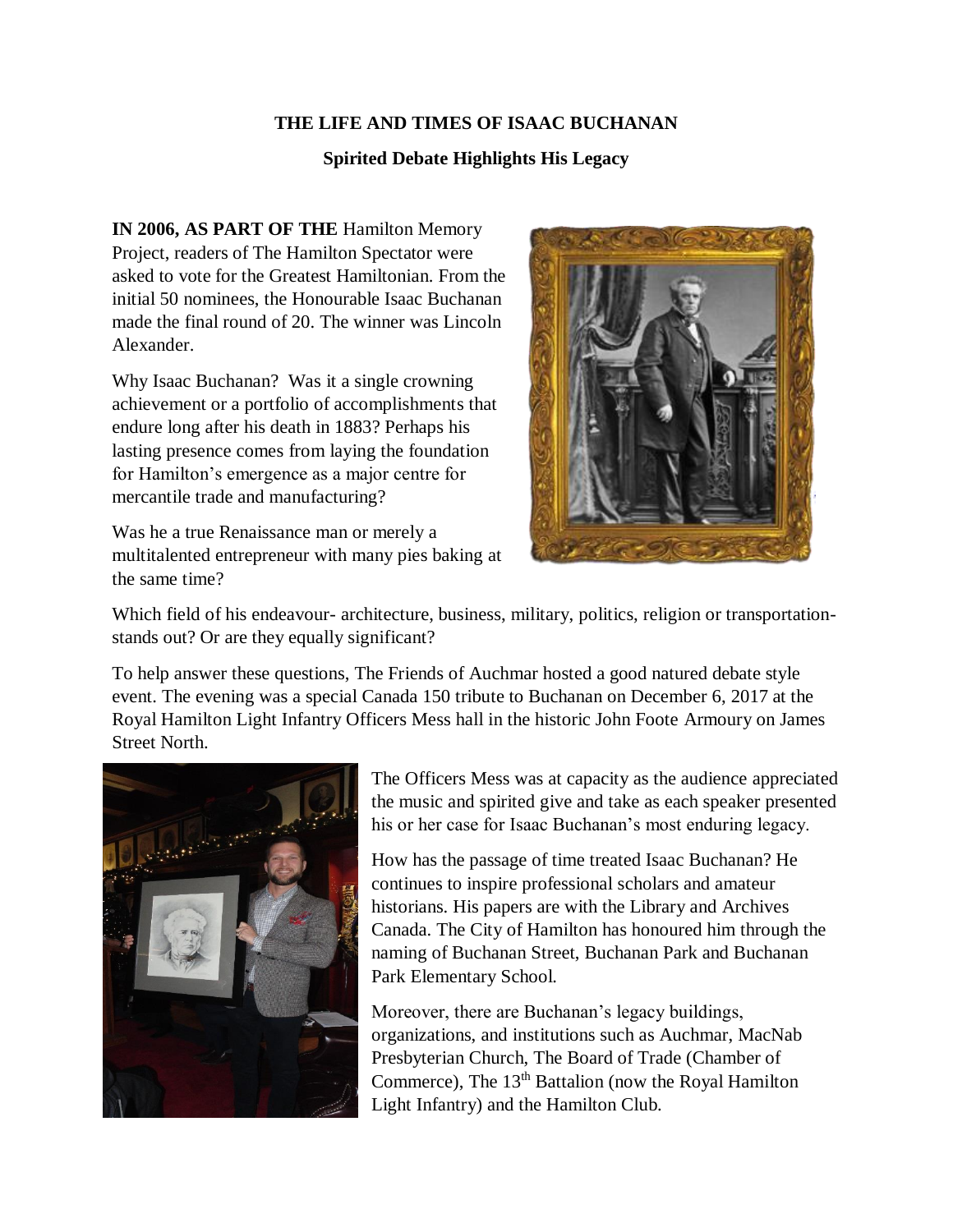Thank you to the Royal Hamilton Light Infantry, the Hamilton Club and everyone who gave of their time to organize and participate enthusiastically to ensure that the evening was indeed a memorable one.



**Back Row: Brian Buckle, Honorary Colonel Peter Young, Honorary Lieutenant Colonel Don Cranston Jeff Feswick, Marvin Ryder, Les Smith Richard Moll**

**Front Row: Shannon Kyles, Diane Dent, Marilyn Repchuck, Mark McNeil, Larry DiIanni**

# **2017 ANNUAL GENERAL MEETING**

# **A Year in Review**

**THE FRIENDS OF AUCHMAR** held its' Annual General Meeting at the Terryberry Library in October 2017. Mr. Robin McKee was the Keynote speaker and his address covered the  $75<sup>th</sup>$  Anniversary of the Dieppe Raid.

The reports of the Chair, Secretary, Treasurer and Membership Coordinater were given and accepted by the membership. The proposed Amendment of the Friends of Auchmar Constitution was presented in general and questions were addressed by the Secretary. More information will be provided to the membership at a later date.



Board member, Richard Allan, gave reports on The This Place Matters Campaign and the upcoming Canada 150 Event.

In July of 2017, the Friends of Auchmar participated in the national campaign This Place Matters. The Board decision to participate in this endeavour provided valuable exposure to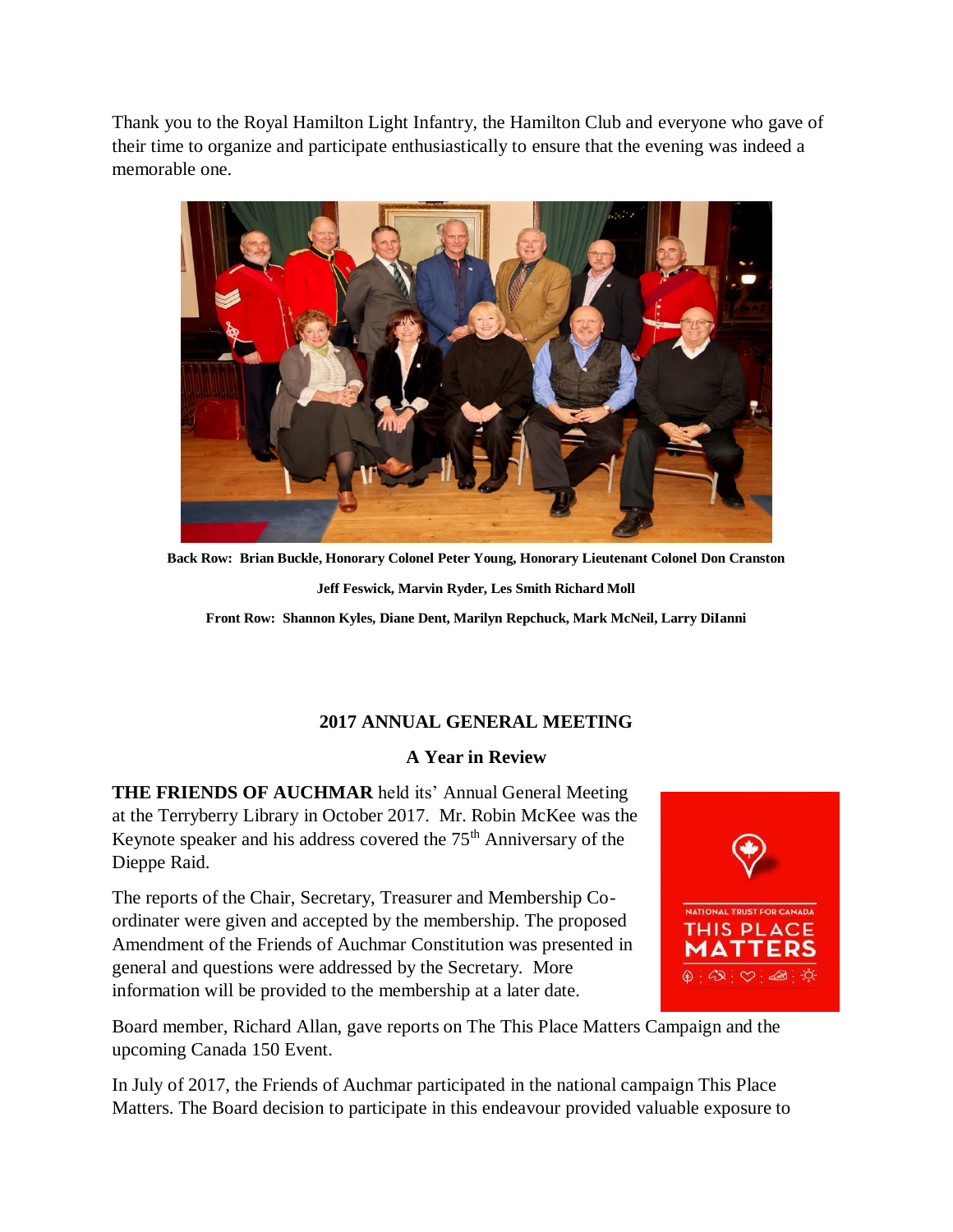crowdfunding among many other valuable experiences. The Friends of Auchmar Save the Dovecote did not win monetary awards but did raise money for the eventual restoration of the Dovecote at Auchmar.

In May 2017, the Friends of Auchmar submitted an application to the City of Hamilton to hold a Canada 150 Celebration Event. The application was successful. The theme of the Canada 150 Event will be a celebration of The Life and Times of Isaac Buchanan.

Robin McKee gave the keynote address entitled the 75<sup>th</sup> Anniversary of the Dieppe Raid. Robin was able to travel with the Royal Hamilton Light Infantry and visit the sites where the R.H.L.I saw battle. His presentation was well received by the audience.

Carolyn Samko, Senior Planner with Culture and Heritage provided an update on the current restoration work undertaken at Auchmar and gave an overview of the past work conducted at Auchmar.

# **THE PHOTO GALLERY**

The photo gallery in this issue highlights The Canada 150 Event, The Life and Times of Isaac Buchanan.